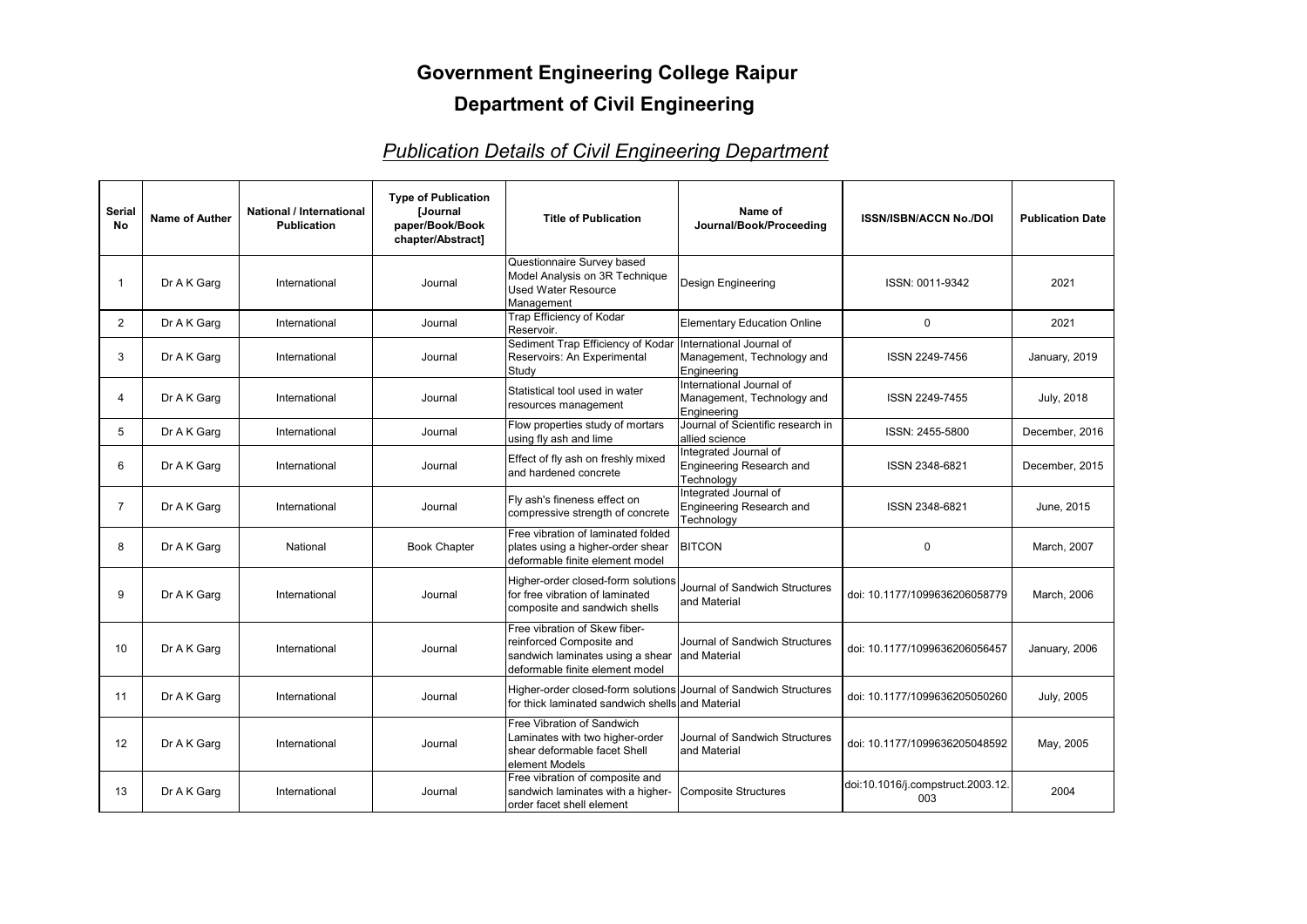| 14 | Dr A K Garg   | International | Journal             | Closed-form thermo-mechanical<br>solutions of higher-order theories<br>of cross-ply laminated shallow<br>shell                              | <b>Composite Structures</b>                                                                                                       | 0                                                                                                  | 2003                           |
|----|---------------|---------------|---------------------|---------------------------------------------------------------------------------------------------------------------------------------------|-----------------------------------------------------------------------------------------------------------------------------------|----------------------------------------------------------------------------------------------------|--------------------------------|
| 15 | Dr A K Garg   | International | Journal             | <b>Review on: Water Resources</b><br>Management an Art                                                                                      | International Journal of<br>Advanced in Management,<br><b>Technology and Engineering</b><br>Sciences                              | ISSN 2249-7455                                                                                     | 2002                           |
| 16 | Dr A K Garg   | International | Journal             | Free vibration of laminated<br>composite and sandwich folded<br>plates using a higher-order shear<br>deformable finite element model        | <b>CSVTU Research Journal</b>                                                                                                     | 0                                                                                                  | 2002                           |
| 17 | Dr A K Garg   | International | Abstract            | Free Vibration of Fibre-reinforced<br>skew laminates using a higher<br>order shear deformable finite<br>element model                       | <b>CSVTU Research Journal</b>                                                                                                     | 0                                                                                                  | 2002                           |
| 18 | K S Patel     | International | <b>Book Chapter</b> | Application of novel refined mixed<br>finite element method in the<br>analysis of composite laminated<br><b>beams</b>                       | Proceeding of 12th Structural<br><b>Engineering Convention-An</b><br><b>International Event</b>                                   | $\mathbf 0$                                                                                        | 2019                           |
| 19 | K S Patel     | International | Journal             | Analysis of interlaminar stress<br>concentration in laminated<br>structure - A review                                                       | IOP Conference Series: Earth &<br><b>Environmental Science</b>                                                                    | doi: 10.1088/1755-<br>1315/982/1/012080                                                            | 2022                           |
| 20 | Preeti Rajput | International | <b>Book Chapter</b> | Morphometric Assessment of<br>Drainage Basin for Sub-<br>Watershed Prioritization Based on<br>Land Use Land Cover Using GIS                 | Advances in Hydrology and<br>Climate Change                                                                                       | ISBN:9781774910306                                                                                 | <b>July 2022</b><br>(upcoming) |
| 21 | Preeti Rajput | International | <b>Book Chapter</b> | <b>Establishing Spatial Relationships</b><br>Between Land Use and Water<br>Quality Influenced by Urbanization                               | Water Resource Modeling and<br><b>Computational Technologies</b>                                                                  | 0                                                                                                  | April, 2022                    |
| 22 | Preeti Rajput | International | <b>Book Chapter</b> | <b>Strategic Evaluation of Water</b><br><b>Quality Monitoring Network Using</b><br>GIS-AHP Model in a Large River<br>System                 | Water Resources Management<br>& Sustainability                                                                                    | Electronic ISSN2198-3550, Print<br><b>ISSN</b><br>2198-3542, DOI: 10.1007/978-<br>981-16-6573-8 15 | January, 2022                  |
| 23 | Preeti Rajput | International | Abstract            | Assessment of Future<br>Hydrological Response of an<br><b>Urban Watershed</b>                                                               | Proceedings of International<br>Conference on Recent Advances<br>in Water Science and<br>Technology (ICRAWST - 2021)              | ISBN 9789390853670                                                                                 | December, 2021                 |
| 24 | Preeti Rajput | International | <b>Book Chapter</b> | <b>GIS-Based Assessment of Urban</b><br><b>Groundwater Pollution Potential</b><br><b>Using Water Quality Indices</b>                        | <b>Groundwater Resources</b><br>Development and Planning in<br>the Semi-Arid Region                                               | ISBN: 978-3-030-68124-1, DOI:<br>10.1007/978-3-030-68124-1 15                                      | May, 2021                      |
| 25 | Preeti Rajput | International | Journal             | Geospatial evaluation of drought<br>resilience in sub-basins of<br>Mahanadi River in India                                                  | <b>Water Supply</b>                                                                                                               | DOI:<br>https://doi.org/10.2166/ws.2020.1<br>78                                                    | November, 2020                 |
| 26 | Preeti Rajput | International | Abstract            | Strategic evaluation of multi-<br>objective water quality monitoring<br>network using GIS-AHP model in<br>a large river system              | Proceedings of the 2nd<br>International Conference on<br><b>Recent Trends in Renewable</b><br>Energy & Sustainable<br>Development | ISBN NUMBER 978-93-5396-776-<br>5                                                                  | January, 2020                  |
| 27 | Preeti Rajput | International | Abstract            | Role of Remote Sensing and GIS<br>Technique for Watersheds<br>Prioritization Based on<br>Morphometric and Land<br><b>Use/Cover Analysis</b> | <b>HYDRAULIC S, WATER</b><br>RESOURCES, COASTAL AND<br><b>ENVIRONM ENTAL</b><br><b>ENGINEERING</b>                                | 0                                                                                                  | December, 2018                 |